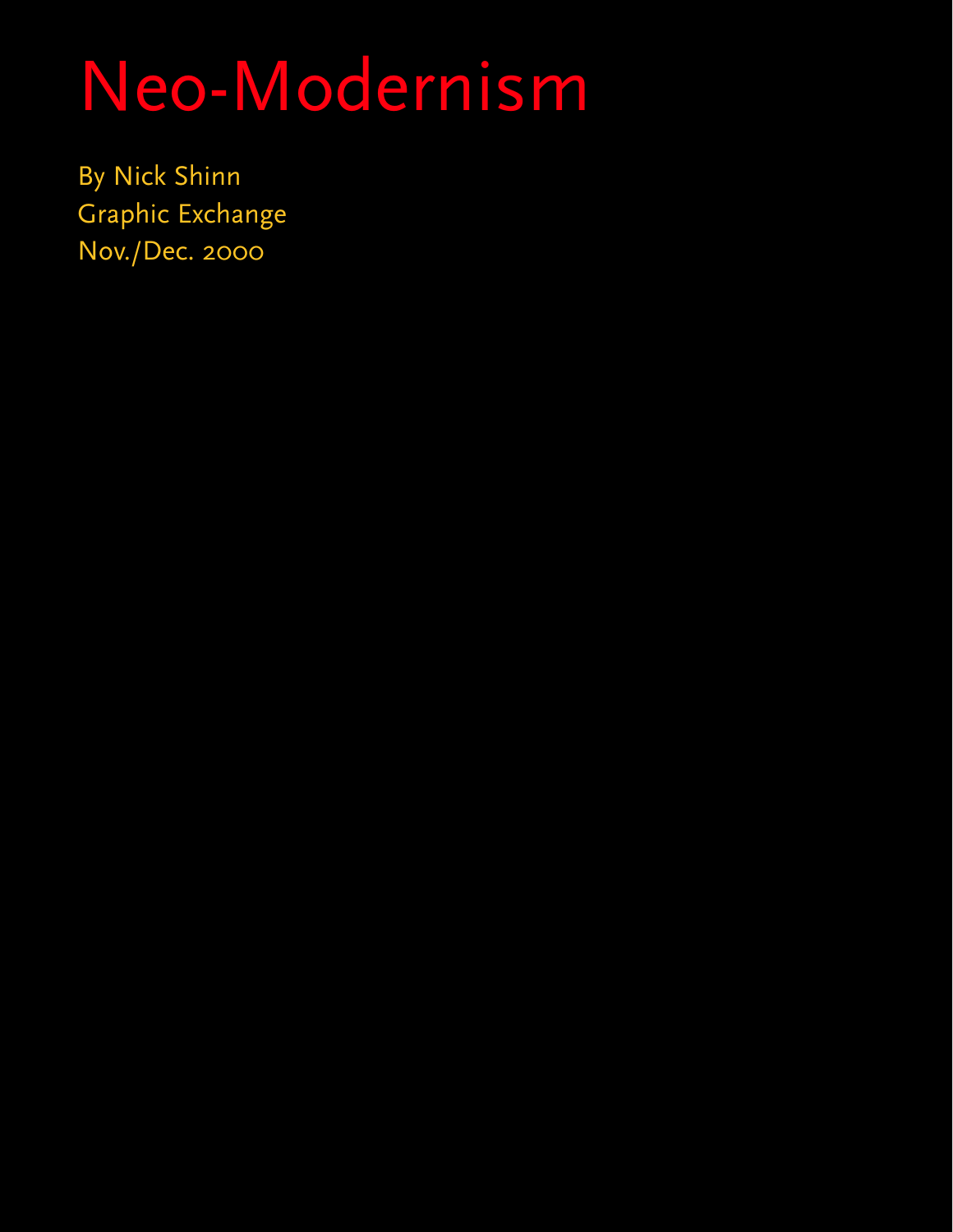

modernism is the tool that Carmen Dunjko (*shift*) and David Pratt (*The Globe and Mail*) are using to project the message. It's a step beyond the old barebones functionality. By Nick Shinn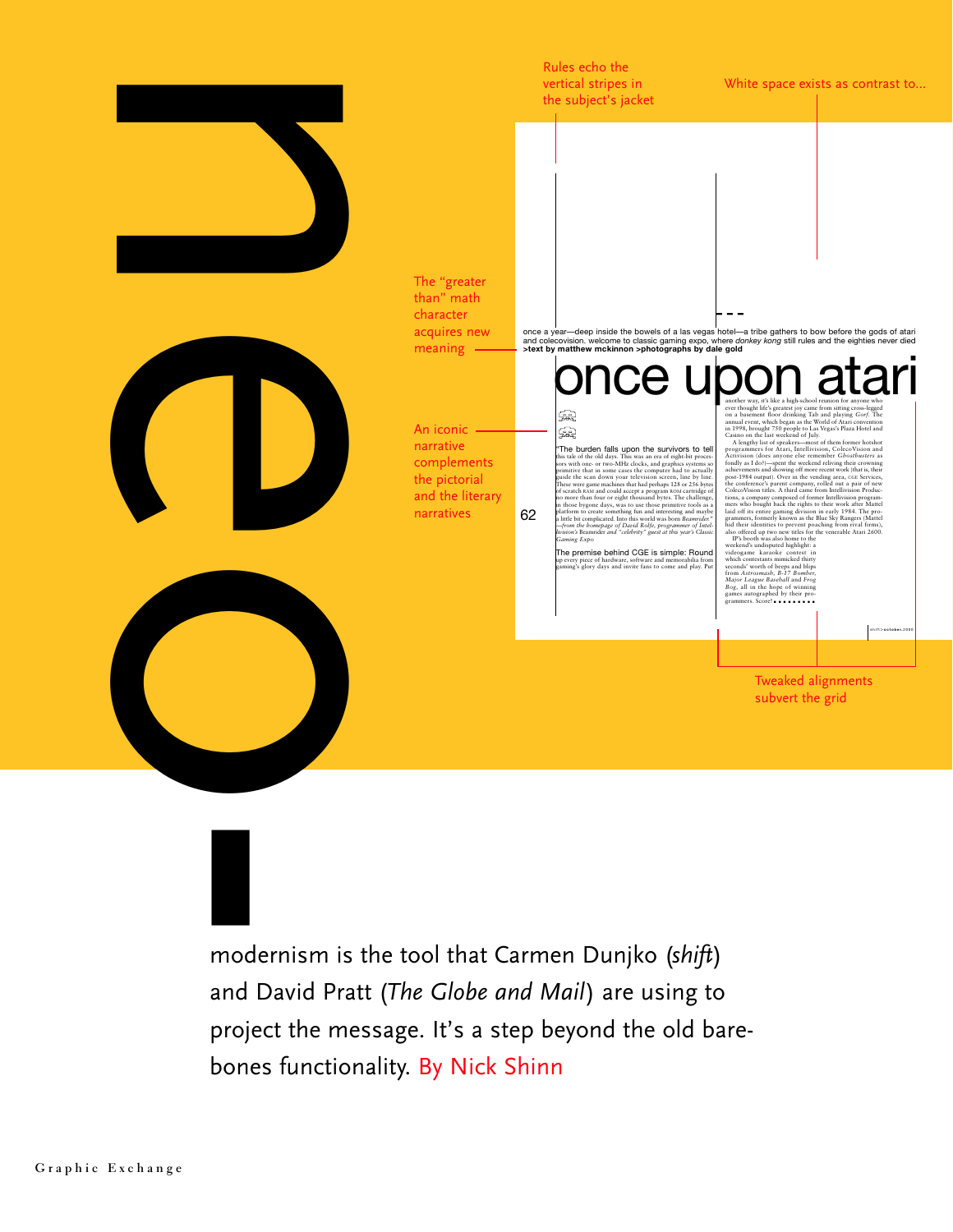

photo is a statement of pictorial/graphic ambiguity

Ah, white space. Asymmetry. Lower case Helvetica.

The pages of *shift* have a certain familiarity.

But wait a minute, who moved the grid? And isn't that Sabon? And where did all that typographic bric-a-brac come from?

Guess it's not your professor's International Style after all.

In fact, style has very little to do with creative director Carmen Dunjko's method, although like all smart design *shift,* which she works on with art director Malcolm Brown, is extremely stylish. The impetus is functional, and that's the heart of both modernism and neo-modernism.

#### THE DYNAMIC LAYOUT

"How can the layout become informed so that the reader relates to it in as many ways as possible?" asks Dunjko. Speaking of the above article, an 8-page photo essay, she answers, "The photo edit comes first. I'm looking for the rhythm of the images, the narrative sequence. On the main spread the shelf in the photo becomes relevant, it's the baseline for the headline. The dark area behind the subject is mirrored in the white space above the headline. The striping in his jacket implies a vertical echo in the rules opposite."

This sharing of graphic and pictorial qualities between picture and layout becomes profoundly intriguing at the bottom of the right hand page, where the white surface the gameboard rests upon is completely blown out of the photo and viewers can't be sure whether they're looking at an image of a white tabletop, an unprinted area of the page, or both.

After the main spread the story continues through 6 pages with an implied sideways scroll across a series of low-key portraits stacked along a horizontal axis, accompanied by extended captions in 10 pt Helvetica, much larger than the main body text Sabon. The captions are squared off with oversized periods to form rectangular shapes in their own right. Discreet typographic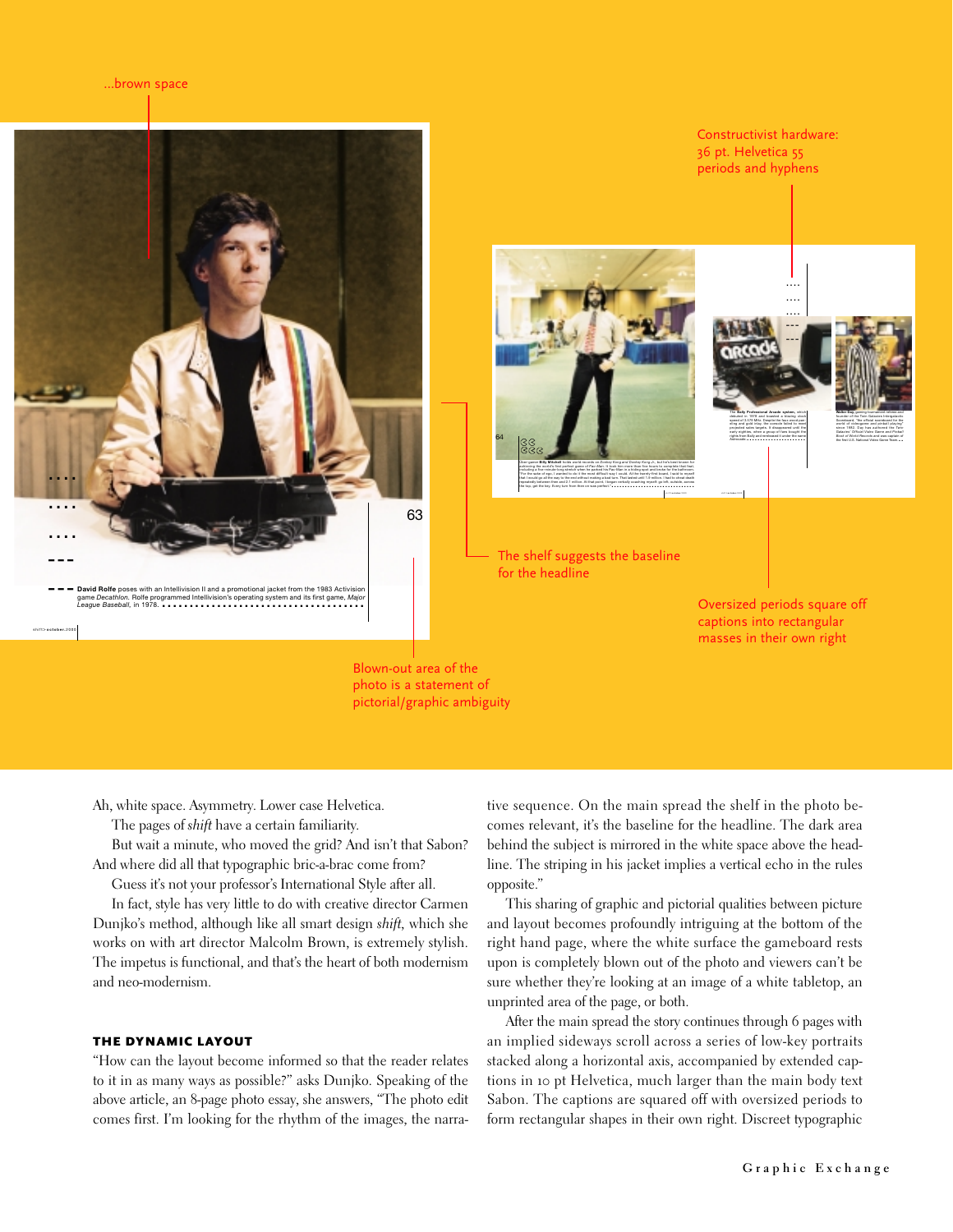### "The photo edit comes first. I'm looking for the rhythm of the images, the narrative sequence." —Carmen Dunjko



iconography provides a third force, after type and pictures, that adds a slight depth to the surface of the design. The pictures stop one pica short of trim. It seems that for every alignment to a putative grid, there is a corresponding off-grid alignment keeping things real, a nudge away. "Breaking the rule of the grid is where the fun, surprises, and excitement come in. For the reader, there's freshness."

It's the white space that makes these layouts work, making them different, and allowing decoration without clutter.

So much depends on the simplicity and bigness of the pictures. Dunjko favours a spare, graphic style of photography, with strong shapes she can play off in the layouts. The end result is the invention of a unique form of picture-caption relationship that does not adhere to a rigid magazine-wide formal structure or grid, but which yet conforms to a consistent use of graphic language. This is the design system, the graphic brand.

#### THE ICONIC NARRATIVE

"*Shift* is a magazine about digital culture. I wanted to express what was going on in our lives, what helped us to get information quickly – to make my design informed by the culture, the daily experience of being a browser. I'm designing for an audience, not a market. I'm trying to genuinely understand them, and share as much experience as possible.'

The empathic strategy is revealing: it explains much about the appearance of the magazine.

The typefaces, for instance. In new media there's not much choice, usually Helvetica/Arial and Times. And lots of lowercase. So that's what Dunjko used. (Times would have printed too heavy on the absorbent 10% post-consumer stock, hence Sabon, Tschichold's understated, reliable 1966 version of Garamond)

The use of rules, boxes, and dashes as plastic graphic elements of the page, which was anathema to old-school modernists – dismissed perjoratively as decoration – is embraced by Dunjko. "It's not strictly decorative. I ask the editors and writers to provide visual references, which I can use as typographic components, looking for the opportunity for typography to become interwoven with the message of the piece. Here, it's the spirit of Pac-man!" Hence the little Space Invader and Pac-man icons that have marched onto the page, along with a variety of dashes and periods (set in text boxes) that suggest primitive computer game graphics.

In this way, Dunjko's use of typographic hardware is at once both symbolic of modernism (here the subject may be obsolete technology, but it's digital nonetheless), and functional in that it adds a layer of resonance to the design. This has always been the purpose of decoration, but it's interesting to see the functionality of that recognized in a modernist piece, and not positioned at odds with the reductionist tendency of traditional modernism to equate logic with minimalism.

A prime example of the way new media informs (as Dunjko would say) the old is her use of the "greater than" mathematical symbol, in place of dashes, bullets, colons, spaces even. This character has two specific meaning in new media, as a signifier in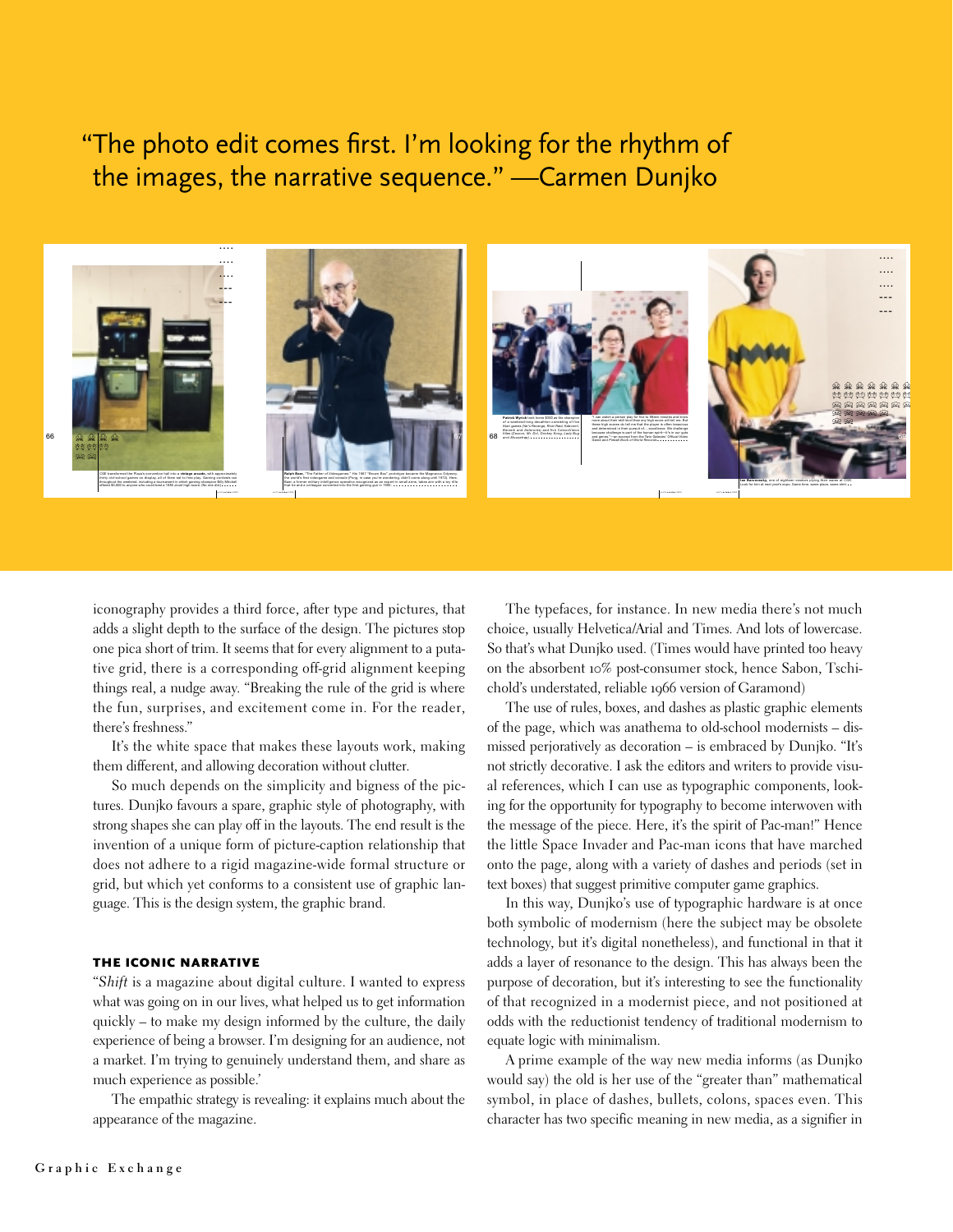**Modernism** was a progressive cultural movement which began in industrial Europe after the First World War. Always ideological, it promoted simplicity, directness, honesty, standardization, economy, and the machine aesthetic. It was equated with functionalism, and opposed to ambiguity, ornamentation, individuality and complexity – all that later became Postmodern.

Since the days of the Bauhaus school, 1919–33, modernism has been associated with the ideal of graphic designers not as artists, craft workers, or technicians, but as educated communications professionals dedicated to improving society.

The modernist style of graphic design is characterized by:

- Asymmetric organization of design elements on a grid
- Flush left text setting
- Sans serif type, to represent the spirit of the age
- Cool, understated copy and images

These formal characteristics have become part of the graphic vocabulary, worldwide, since the 1930s.

code, and in emails as the indicator of a message that is being replied to. Sure, "**>**" has a digital vibe, and that looks cool, but there's also a searching, a creating going on. Programmers have given new meanings to the character, and Dunjko is, like many designers, experimenting with new graphic meanings. They don't have to be specific. Connotation is just as legit as denotation. This is, after all, art.

#### FOR THE MASSIVE

While Dunjko casts herself in the role of the intuitive artist, *The Globe and Mail*'s art director, David Pratt, readily compares himself to an engineer. And what a piece of machinery a large circulation daily newspaper is. Six designers, dozens of editors (including five picture editors) and hundreds of writers produce over 600 pages of the *Globe* each week. Only six designers?

*The Globe and Mail* was redesigned this Fall by Pratt and deputy editorial art director Carl Neustaedter. Their new style guide for the paper runs over 100 pages, nailing down typographic specifications for every facet of the publication, with WP codes used by writers and editors to assign "style-sheets" to the copy. It's not so much a style guide, more a technical manual, or a firmly enforced legal document.

How then to account for the rich aesthetic quality of a single page, — where everything is in exactly the right place, and interestingly so — given the limited amount of design time spent on individual pages, and the strict rules which circumscribe the inIn the West, most countries developed Bauhaus-inspired design schools after 1945, and the mainstream design establishment of the '60s, '70s and '80s was thus thoroughly modernist. The look was known as Swiss design, or the International Style.

Around 1985 – parallel with the rise of DTP – postmodernism, typified by David Carson's *Raygu*n work, and supported by a post-structuralist intelligensia, emerged as a coherent graphic movement and was bitterly attacked by the old school.

Attempting closure of the conflict in 1995, Steven Heller wrote, in *Emigre* #33, "Modernism ran out of steam over a decade ago. But at its core was an ethic  $-$  the responsibility that a designer has to actively contribute to, indeed enhance, the social, political, and cultural framework – that continues to inform even the most diehard Post-modernist. It would be prudent to reassess the breadth of modernism and the complexity of its leaders. In fact, it's foolish to deny that anyone who seriously explores the outer limits and the inner soul of visual communication is not in some way a modernist."

put of designers and editors? It's the design system.

The distinction between the page design and the design system is important. It's not always obvious, because we use the same word for both. The one design is immediate, and is the particular arrangement of a specific instance of content; *this* picture, sized, cropped and positioned in *this* way, *this* length of headline, *this* depth of deck or breakout. The other design (the redesign), is meta-design, the design of the system, of the toolbox, the formal framework within which the immediate is iterated.

Speaking of the redesign, Pratt says "Designers [of specific pages] should respect the design but find ways to exploit it." He gives them as little room as possible: "We basically chased the visual interest into the headlines and the photos."

This is the way functionalist modernism works. The strict, grid-based system simplifies page-layout, pushing it towards an abstract arrangement of shapes on the canvas of the page, rather like the *Compositions* of Mondrian. Once you get it, and providing you stick to the rules, the layout part is easy. You're free to focus on the content — the way the words and pictures interact.

In the page shown over, designed by Gudrun Gallo, content is king, and that's to the reader's benefit. Headline and photo work like a Big Idea conceptual ad from the '60s. It requires a little humility on the designer's part, to forgo leaving your mark on the page, but once you do, you move into a higher discourse, where really crazy stuff can happen. The tight, precise cropping of the main photo is marvelous, but it could be on a billboard or in a magazine. What make this page uniquely, edgily newsy is the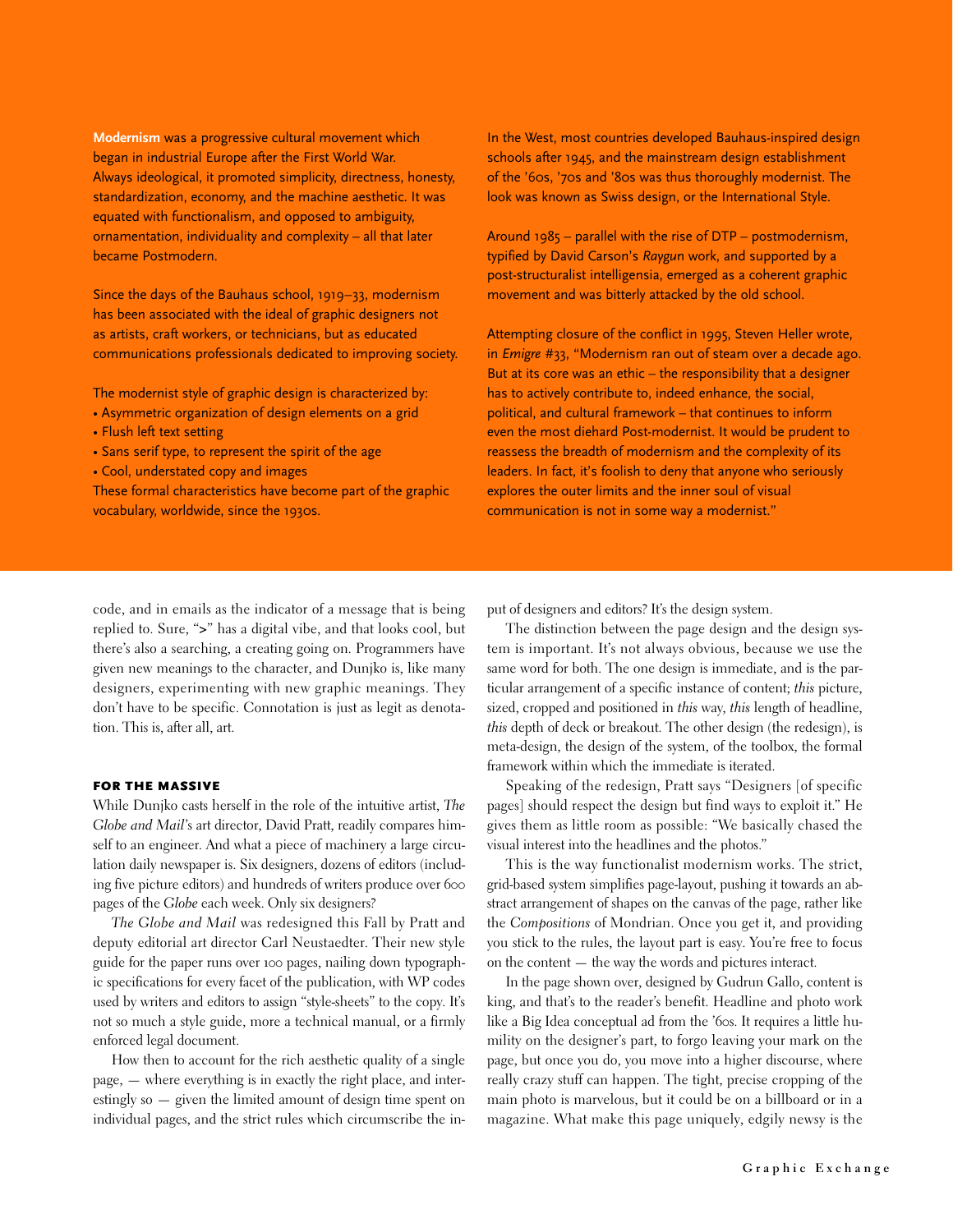Psychologically complex, graphically simple. Not content with one wickedly cropped scary portrait, this page features four.

Neo-modernism eschews fancy design treatments for section heads, favouring straight type





Going on night safari in Singapore Brown, a speciallycommissioned extra bold condensed sans in the Swiss mode, pumps up the contrast

Copy and visual fuse in the manner of a "big idea" ad from the 'sixties

## He put a spell on them

Sereamin' Jay<br>Hawkins may have sized more than 70<br>children, Maral Nigolian has a raission: Find them

"Symmetry suggests repose, but we wanted activity."— David Pratt

> One type style, set with three different size-specific fonts

The headline font, above, and the deck font, below



#### Rock 'n' roll: We thought it was the end of history

Ne0-modernism loves bigness, radical crops

Headlines are "shy' of the full measure whitespace is crucial

The ragged setting used for columnists' articles weakens the text mass; rules maintain contrast with white space

bizarre juxtaposition of skybox portraits, front cover icons pointing to some real cultural attitude.

#### GLOBAL POSITIONING

The redesign, launched this Fall, was positioned against two others: the previous design, and that of the *National Post.* Robert Lockwood's 1997 *Globe* redesign (coinciding with its belated introduction of colour and the launch of the *Post*) was traditional, featuring centred headlines in one weight of one typeface. Lockwood staked out familiar turf for a conservative institution, but it was blown away by the sheer pizzaz of Lucie Lacava's *National Post,* in particular the extreme typographic contrast inherent in Miller (by Matthew Carter & Tobias Frere-Jones), a Victorian revival in the Scotch Roman style, which she used in upper and lower case for text and feature heads, and further contrasted with a bold condensed sans serif all-cap setting for news heads, in a neo-retro face (comissioned by the *Post* from Jim Parkinson).

"The *Post* presented a certain kind of image of itself, self-conscious, post-modern. I wanted the *Globe* not to be like that, to go